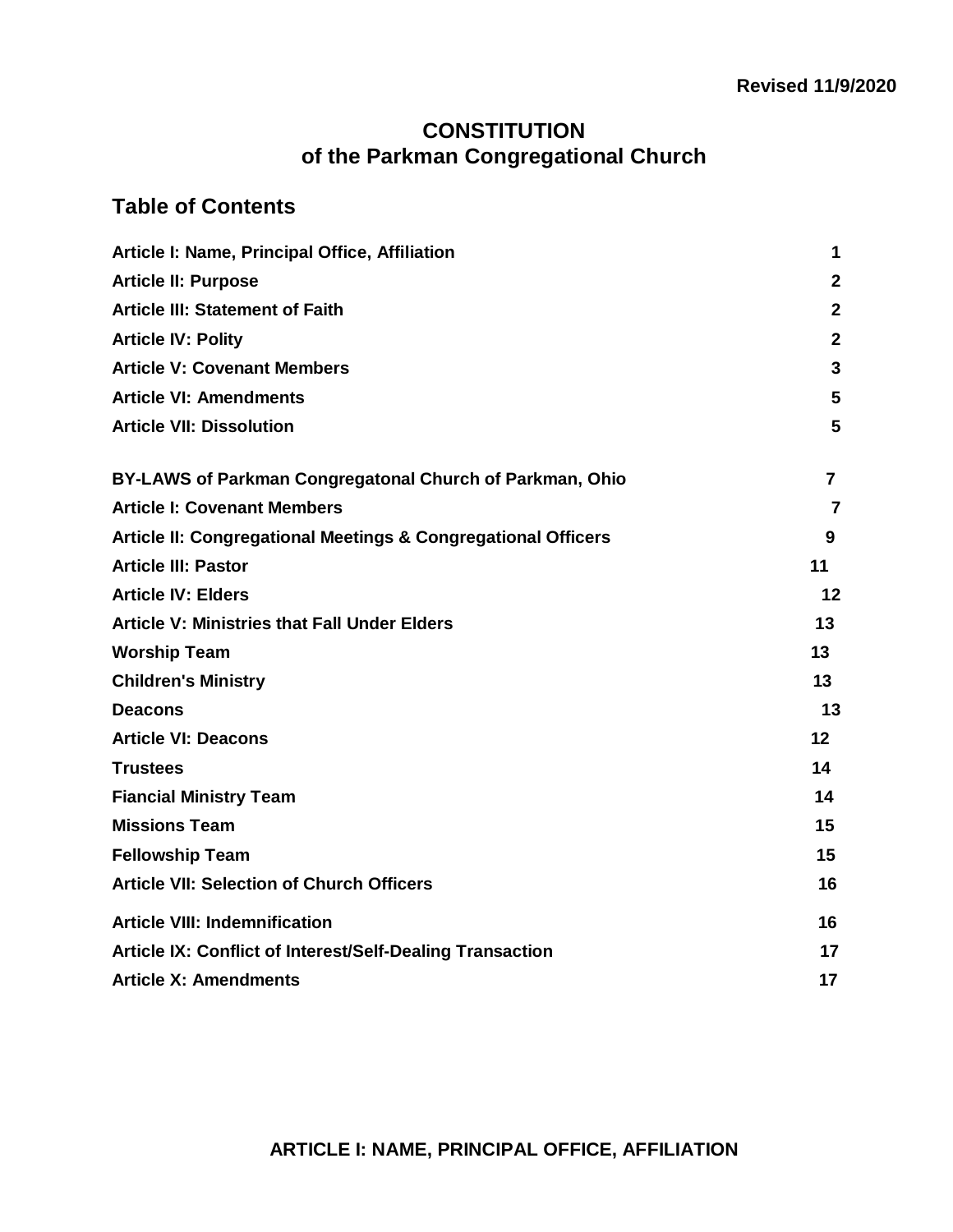The name of the Corporation is Parkman Congregational Church. This Corporation will be further referred to in the Constitution and Bylaws as the "Parkman Church," the **"**Church," or the "Corporation." The Parkman Church maintains its principal office at 18265 Madison Road, Parkman, OH. The congregation of the Parkman Church shall have full power and authority to change the location of the principal office from one location to another. Such change in address shall not be deemed an amendment of this Constitution. The membership shall be notified in writing at least sixty (60) days in advance of a change of address. Such notices shall include the new address, effective date, telephone and facsimile numbers and a copy shall be filed with this Constitution.

 The Corporation was founded in 1823 and incorporated in the State of Ohio as a not-for-profit corporation, organized and recognized in 1960. The Corporation is a tax-exempt organization under section 501 (c) (3) of the Internal Revenue Code. The Corporation shall not be operated for profit, and no profit or any portion thereof, remainder or residue from dues, donations or income from operations shall not inure to the benefit of any individuals or officers. Elders and Trustees shall serve without compensation except that they be allowed and paid reasonable reimbursement for actual or IRS allowable reimbursement of expenses incurred in the performance of their regular duties as specified in this Constitution and Bylaws.

Parkman Congregational Church is fully autonomous, affiliated with the Conservative Congregational Christian Conference (8941 Highway 5, Lake Elmo, Minnesota 55042), its New England Congregational Christian Fellowship, and in fellowship with all churches which acknowledge Jesus as Christ to be their divine Redeemer and Lord.

# **ARTICLE II: PURPOSE**

<span id="page-1-0"></span>The purpose of Parkman Congregational Church is to fulfill the Great Commission of Christ (Matthew 28:18-20) locally and globally, drawing non-Christians and the unchurched to personal faith in Jesus Christ as Savior and Lord, to disciple Christians to become obedient followers of Christ and wellequipped ministers for Him, and to exalt and worship God in all things.

#### **ARTICLE III: STATEMENT OF FAITH**

#### <span id="page-1-1"></span>**We believe:**

- 1. that the Bible, both in the Old and New Testaments, is the Word of God and is directly inspired by God and is inerrant and infallible in the 66 books of the Old and New Testament. It is the supreme and final authority in all matters of faith, life, and practice for our individual lives as Christians and our life together as the Body of Christ at Parkman
- 2. that God eternally exists in one essence, yet three coequal persons, the Trinity: Father, Son, and Holy Spirit. They are all equal in power and glory.
- 3. that Jesus is the Christ, the Son of God and God the Son. He was begotten by God, conceived by the Holy Spirit, born of a virgin, lived a sinless life, performed miracles as reported in the gospels and Acts, died and rose again on the third day, and now sits at the right hand of the Father, interceding for His people. In His death, He took on the sins of the world so that all who accept Him as Savior and serve Him as Lord shall have eternal life.
- 4. that the Holy Spirit, whose primary ministry is to glorify the Lord Jesus Christ; He also convicts unbelievers of their need for Christ and imparts spiritual life through regeneration (the new birth).
- 5. that the Holy Spirit permanently indwells, graciously sanctifies, lovingly leads, and empowers all who are brought to faith in Christ so that they might live in obedience to the Scriptures.
- 6. that both the saved and the lost will be resurrected on the last day. The saved will spend eternity with God, while the lost will be condemned to everlasting conscious suffering in hell.
- 7. in the spiritual unity of all true believers in Christ.

<span id="page-1-2"></span> 8. in the confession of faith called the Apostles' Creed, as well as the body of doctrine contained in Nicene and Athanasian Creeds.

# **ARTICLE IV: POLITY**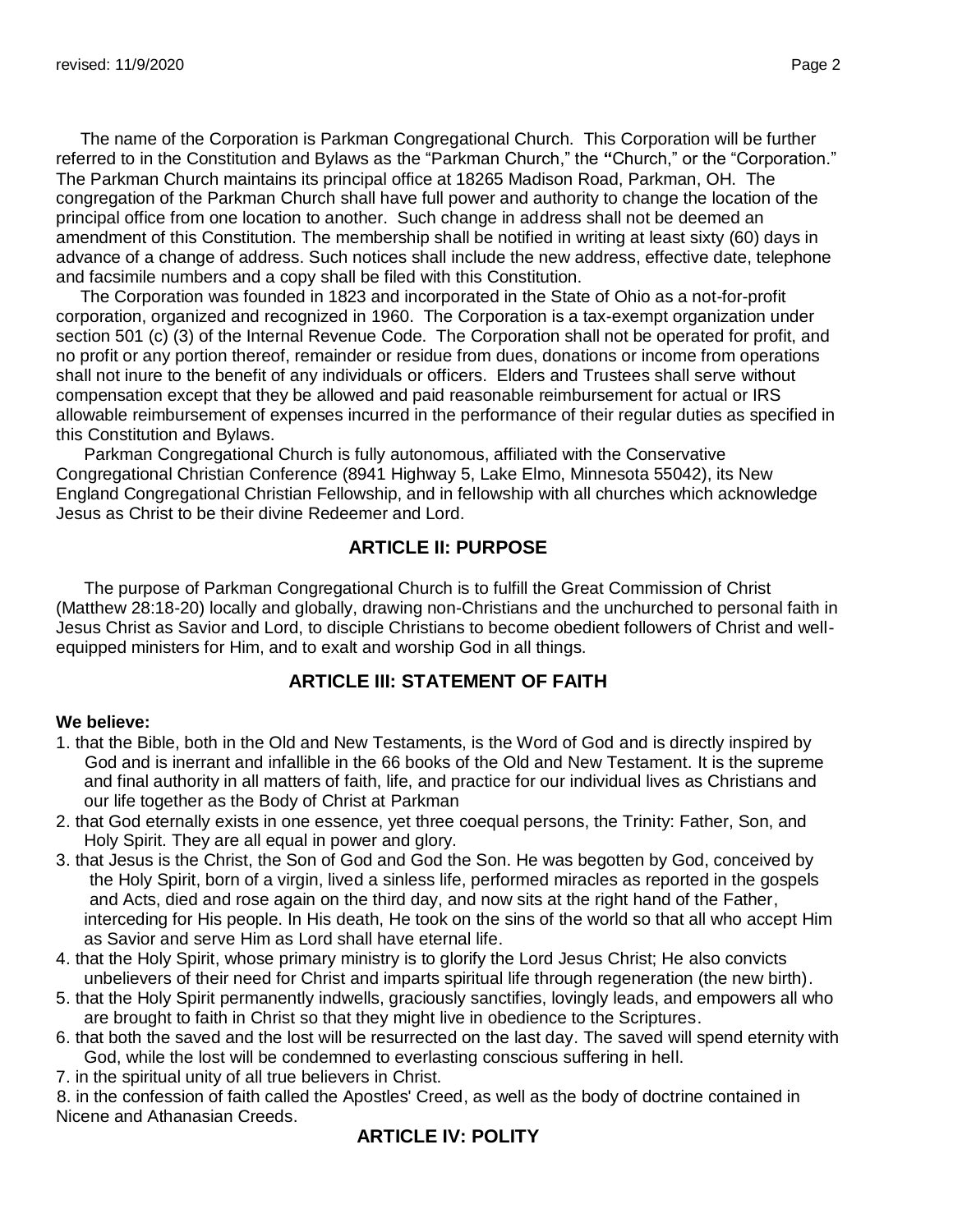## **SECTION 1: OVERVIEW**

The Parkman Congregational Church is Congregationally governed, Elder Board managed, and Pastor led, under the Headship of the Lord Jesus Christ.

The Chairman of the Elders is the Moderator of the Corporation; the Vice Chair of the Elders is the Vice Moderator of the Corporation; and the Clerk of the Congregation is the Recording Secretary of the Corporation.The Church Treasurer is the Treasurer of the Corporation.The Trustees of the Corporation will be elected by the Congregation and serve as the legal representatives of the Corporation.

#### **Section 2: Congregationally Governed**

The Congregation has the final say in budgets, officers, and the hiring and firing of pastoral staff. Additionally, when the congregation acts prayerfully together, as in a congregational meeting, decisions by the whole congregation are believed to be led by God's Spirit and must be followed by the leaders and any individuals as long as they are in accord with our most holy faith as expressed in the Scriptures.

#### **Section 3: Elder Managed**

Elders are called by God to provide oversight to the Church. When the Elders make a decision as a Board, then pastors, individual Elders, and the congregation are to submit to their decisions, unless in extreme cases the congregation prayerfully overrides it, or it is not in accord with Scripture. The Elders exercise oversight over all Church functions and ministries. The Pastoral staff, Deacons, or individuals report to the Board of Elders.

Unless limited by the Congregation, Elders are charged with the management of Parkman Congregational Church. They have the authority to approve hiring and dismissing of staff positions, using whatever process they deem best.

#### **Section 4: Pastor Led**

Pastors are called by God and placed in specific churches by Him. Elders and disciples of the congregation are to submit to the leadership of the Pastor. The Pastor submits to the decision of the Elders when they are acting as the Elder Board and to the covenant members of Parkman Congregational Church when they are acting as the Congregation, as long as they are in accord with Scriptures. The Covenant Body recognizes that such relationships are to be under the ultimate authority and Headship of the Lord Jesus Christ. Church staff, including pastoral staff, report to the Pastor.

# **ARTICLE V: COVENANT MEMBERS**

<span id="page-2-0"></span> The local body of Christ is vital to the Great Commission. Each one of Paul's letters were written to specific bodies of believers as a way to encourage, build up, and send them out to fulfill the mission of the body of Christ. God calls people to specific local bodies for a reason and it is important to covenant with these bodies on God's mission. This is how the body holds one another accountable, builds one another up, encourages one another, and sends one another out to fulfill God's mission.

In our desire to glorify God in all we do and say, we, the active covenant members of Parkman Congregational Church do commit ourselves to faithfully keep these commitments before God. We will recommit ourselves to these at each Annual meeting*.* Under the Headship of Jesus Christ, we do prayerfully covenant before God and with one another:

#### **1. To protect the unity of our church**

- … by acting in love toward other members
- … by refusing to gossip

 $\overline{a}$ 

… by following the leaders as they follow Christ

 Colossians 3.12-14: *And so, as those who have been chosen of God, holy and beloved, put on a heart of compassion, kindness, humility, gentleness and patience; bearing with one another, and forgiving each other, whoever has a complaint against anyone; just as the Lord forgave you, so also should you. And beyond all these things put on love, which is the perfect bond of unity.<sup>1</sup>*

 $<sup>1</sup>$  all Bible references come from the NIV</sup>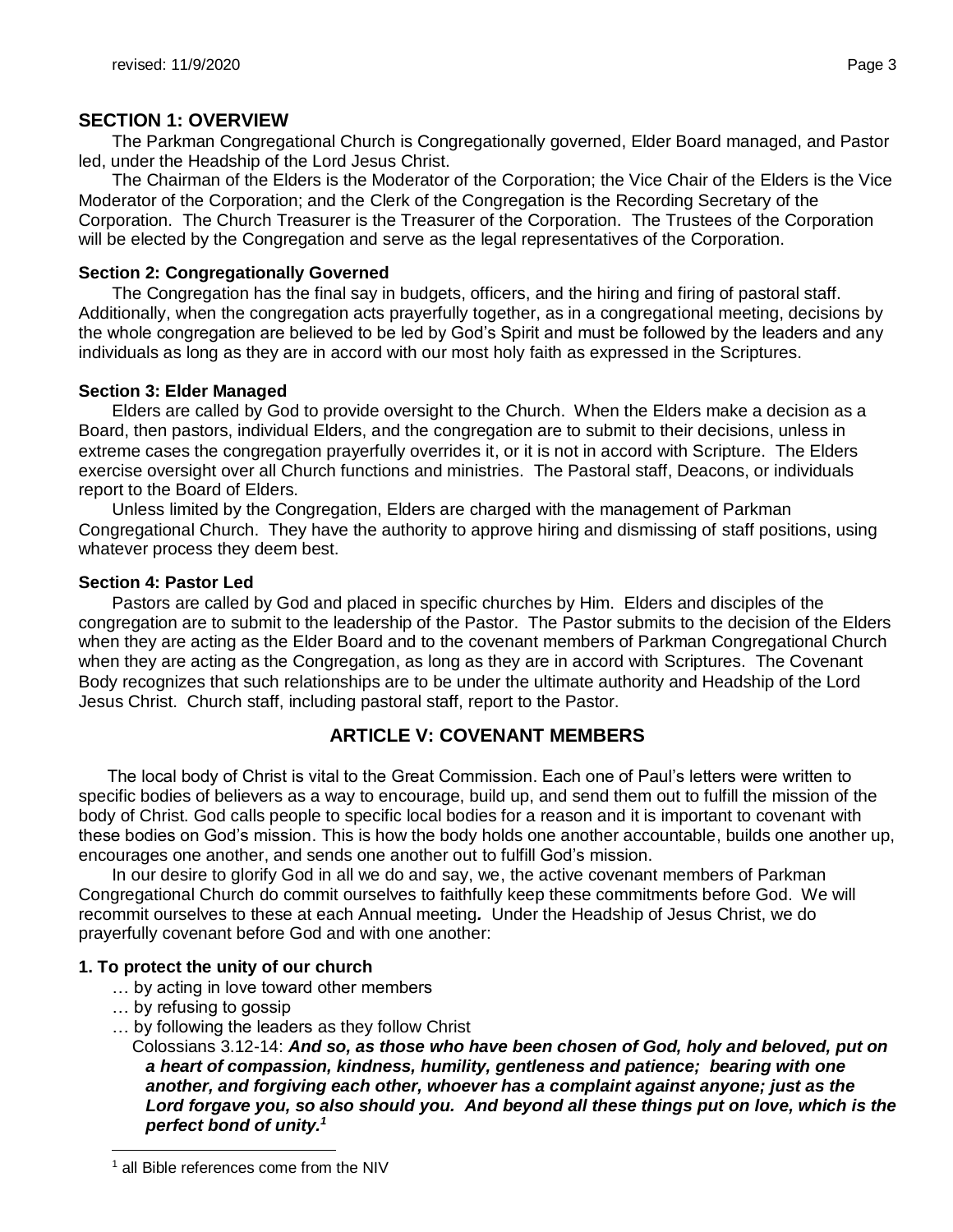#### I Peter 1.22: *Now that you have purified yourselves by obeying the truth so that you have sincere love for each other, love one another deeply, from the heart.* I Corinthians 11.1: *Follow my example, as I follow the example of Christ.*

#### **2. To share responsibility for our church**

- … by praying for its growth
- … by engaging in its mission to reach the lost
- … by actively being involved in the life of the church
- … by inviting the unchurched into life inside and outside the church
- … by warmly encouraging in Christ those inside and outside the church
- I Thessalonians 1.1-2: ... *To the church of the Thessalonians ....We always thank God for all of you and continually mention you in our prayers.*
- Matthew 28:18-20: …*Then Jesus came to them and said, "All authority in heaven and on earth has been given to me. Therefore go and make disciples of all nations, baptizing them in the name of the Father and of the Son and of the Holy Spirit, and teaching them to obey everything I have commanded you. And surely I am with you always, to the very end of the age."*
- Acts 2:46: … *Every day they continued to meet together in the temple courts. They broke bread in their homes and ate together with glad and sincere hearts*
- Luke 14.23: *Then the master told his servant, "Go out to the roads and country lanes and compel them to come in, so that my house will be full."*
- Romans 15.7: *Accept one another, then, just as Christ accepted you, in order to bring praise to God.*

#### **3. To serve in the ministries of our church**

- … by developing a servant's heart
- … by being equipped by my pastors and teachers to serve
- … by discovering and using my gifts and talents
- I Peter 4.10: *Each of you should use whatever gift you have received to serve others, as faithful stewards of God's grace in its various forms.*
- Ephesians 4.11-12: *So Christ himself gave ...the pastors and teachers, to equip his people for works of service, so that the body of Christ may be built up*
- Philippians 2.3-7: *... in humility value others above yourselves, not looking to your own interests but each of you to the interests of the others... have the same mindset as Christ Jesus: Who ... made himself nothing by taking the very nature of a servant...*

 Romans 12:4-6a: *For just as each of us has one body with many members, and these members do not all have the same function, so in Christ we, though many, form one body, and each member belongs to all the others. We have different gifts, according to the grace given to each of us.*

#### **4. To support the testimony of our church**

- … by believing Christ
- … by living Christ
- … by sharing Christ
- … by being actively engaged in the life of the church
- … by living a godly life
- … by giving regularly

 1 Corinthians 2:2: *For I resolved to know nothing while I was with you except Jesus Christ and him crucified.*

 Colossians 2:6-7: *So then, just as you received Christ Jesus as Lord, continue to live your lives in him, rooted and built up in him, strengthened in the faith as you were taught, and overflowing with thankfulness.*

 Colossians 3:16-17: *Let the message of Christ dwell among you richly as you teach and admonish one another with all wisdom through psalms, hymns, and songs from the Spirit, singing to God with gratitude in your hearts. And whatever you do, whether in word or deed,*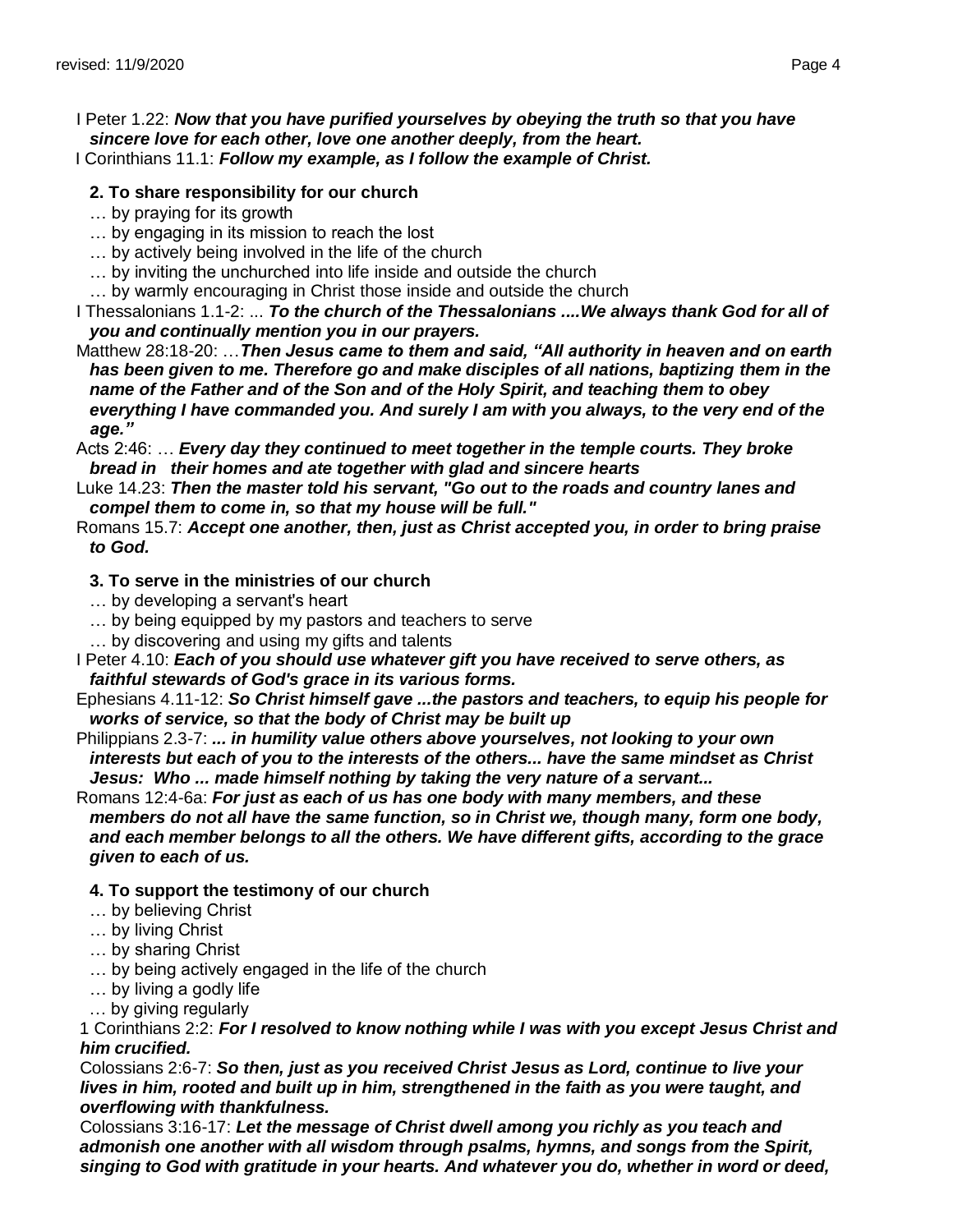*do it all in the name of the Lord Jesus, giving thanks to God the Father through him.* Hebrews 10.24-25: *And let us consider how we may spur one another on toward love and good deeds, not giving up meeting together... but encouraging one another...*

Philippians 1.27: *Whatever happens, conduct yourselves in a manner worthy of the gospel of Christ...* Leviticus 27.30: *A tithe [tenth] of everything from the land, whether grain from the soil or fruit from the trees, belongs to the LORD; it is holy to the LORD.*

#### **5. To submit to the discipline of our church**

- ... by applying the truths of the Holy Bible in our own lives
- ... by agreeing to our Statement of Faith and accepting this Constitution and By-laws
- ... by submitting to the guidance and guarding of our pastor and elders

 II Timothy 3.16-17: *All Scripture is God-breathed and is useful for teaching, rebuking, correcting and training in righteousness, so that the servant of God may be thoroughly equipped for every good work.*

 Galatians 3.15: *Brothers and sisters, let me take an example from everyday life. Just as no one can set aside or add to a human covenant that has been duly established, so it is in this case.* Hebrews 13.17: *Have confidence in your leaders and submit to their authority, because they keep*  watch over you as those who must give an account. Do this so that their work will be a joy, not a *burden, for that would be of no benefit to you.*

# **ARTICLE VI: AMENDMENTS**

<span id="page-4-0"></span>This Constitution may be amended only at the Annual Congregational Meeting. Proposed changes shall be made – as longs they are in accord with our most holy faith as expressed in the Bible - when approved by two thirds of votes cast by the Covenant Body present at the meeting (abstentions will not be considered as votes cast). The content of the proposed changes shall be published 30 days prior to the meeting.

# **ARTICLE VII: DISSOLUTION**

<span id="page-4-1"></span>The property of this Corporation is irrevocably dedicated to charitable purposes, and no part of the net income or assets of this Corporation shall ever inure to the benefit of any officer or disciple of this Corporation or to the benefit of any private individual. Upon the winding up and dissolution of this Corporation, and after paying or adequately providing for the debts and obligations of the Corporation, the remaining assets shall be distributed to the CCCC, or a nonprofit fund, foundation or corporation that is organized and operated exclusively for charitable purposes, and which has established and maintained its tax-exempt status under Section 501(c)(3) of the United States Internal Revenue Law of 1986, as amended (the "Internal Revenue Code") or the corresponding provision of any future Internal Revenue Law.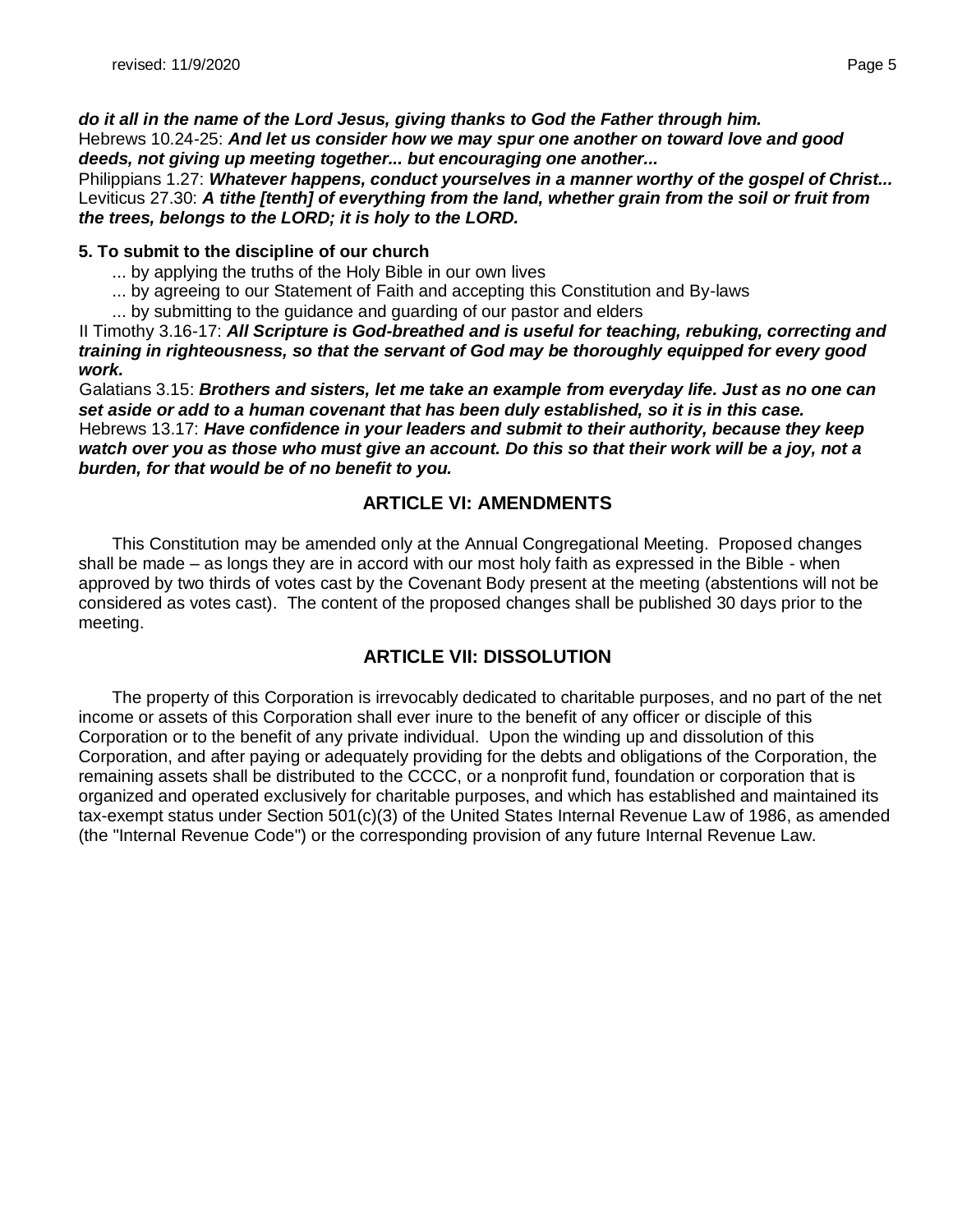# **THIS PAGE WAS LEFT BLANK**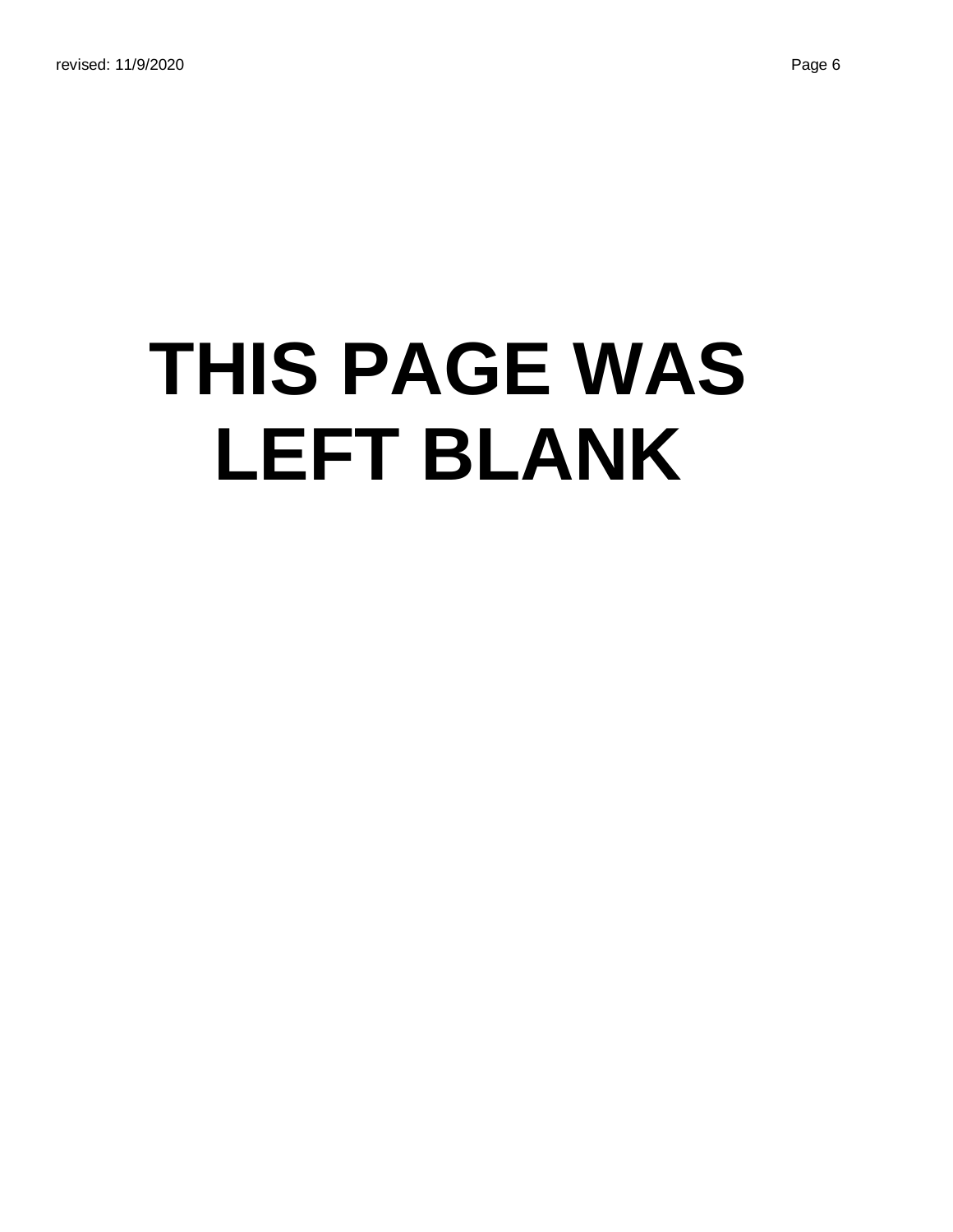# **BY-LAWS OF PARKMAN CONGREGATIONAL CHURCH OF PARKMAN, OHIO**

# **ARTICLE I: COVENANT MEMBERS**

#### <span id="page-6-0"></span>**Section 1: Qualifications for Membership**

Joining in the covenant with Parkman Congregational Church shall be open to any person who:

a. evidences personal faith in Jesus Christ as Savior and Lord,

b. earnestly desires to live in obedience to Scripture,

c. unreservedly agrees with the purposes of the church and its Statement of Faith,

d. has been or will be baptized prior to joining

e. willingly abides by the provisions and requirements of this Constitution and By-laws,

f. affirms the church's covenant.

g. are committed to the work and ministry of the church.

#### **Section 2: Reception as Covenant Members**

Any person, who claims to be a disciple of Jesus, may make his or her desire to join in covenant known to the Pastor or any of the Elders. They shall then attend a covenant members class that reviews the history, doctrine, and organization of this church, and a representative(s) from the Board of Elders shall then meet with the prospective disciple to hear their testimony and recommend their acceptance according to the qualifications of the prior Section. The body of believers will receive all such disciples during any worship service. After new disciples have been received, they shall be formally introduced to the church family.

#### **Section 3: Dismissal of Covenant Members**

Partnership may be terminated in one of four ways:

A. By physical death.

B. By transfer: When it is requested, the Board of Elders may grant to a departing Covenant Member in good standing, a letter of dismissal to the fellowship of another church. No such letter may be given to a partner who is at the time under the corrective discipline of this church. The Board of Elders may refuse to grant a letter of transfer to any church which is in their judgment disloyal to the gospel (Jude 3).

C. By exclusion: If a Covenant Member habitually absents himself from the stated meetings of the church without valid reason, or if due to relocation he or she ceases to maintain a vital contact with the church, he or she may be excluded from Covenant Membership. If an excluded partner applies again for partnership, the procedures set forth will again be followed.

D. By dismissal as a final step of church discipline. The Board of Elders shall only apply the abovementioned dismissal in strict accordance with the Scriptures.

#### **Section 4: Church Multiplication**

 As a body of Christ who recognizes that we are on God's mission, we believe the Scripture teaches that church multiplication is a natural bi-product of fulfilling the Great Commission (Matt. 28:18-20). Therefore, we will look for opportunities to see God's church multiply throughout our area.

 Church multiplication requires a clear picture of what the relationship between this church and any daughter church is. This relationship is one of encouragement, guidance, support, prayer, and governance as long as the church plant is functioning in a mission status.

 In general there are two phases during a church plant. The first phase is the gathering phase. In the gathering phase the church planting pastor is living on mission seeking to make disciples of Jesus and enfold them into a missional community of people who are engaged in this mission. The second phase is mission status. In this phase a large enough group has been gathered who living on mission and are meeting regularly for worship. It is considered mission status because there are no ordained and duly elected elders and is not capable of sustaining its work and mission on its own whether financially or

practically.

 The Relationship of a church plant to a mother church is one of encouragement and support. The mother church will provide encouragement by not only being faithful in prayer for the church plant, but by encouraging all those who feel called to its mission within its body to participate in its work. The daughter church is seen as a mission of the parent church and as such it will be viewed not as an alien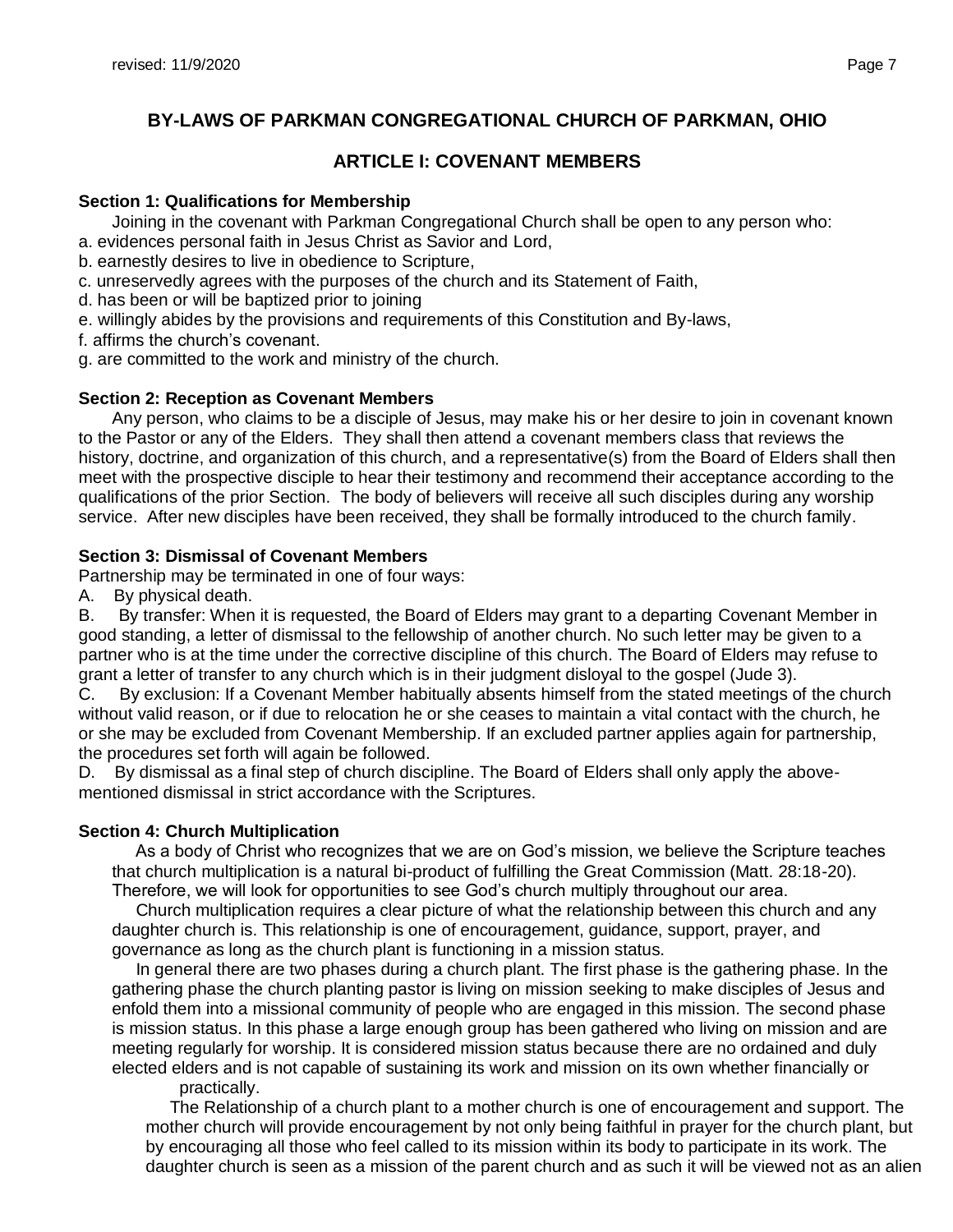$\overline{a}$ 

entity, but a mission of its own. It will also provide support by giving oversight and governance, time and resources, as well as whatever financial support as it can.

 The governance of a church plant will be directed by the church planter and the elders of the parent church. The elders of the parent church will provide elder oversight before elders can be elected and ordained by the congregation of the church plant. Necessary discipline of church plant covenant members will be governed by the parent church's elder board. The training and evaluation of elder candidates for the church plant will be guided and overseen by the church planter and the elders of the parent church.

 During the gathering phase of the church plant, those wishing to hold covenant membership in the church plant will have their membership held in the mother church until the mission status phase is reached. During the mission status phase those wishing covenant membership in the church plant will have their membership held there but will have oversight from the mother church.

 Voting privileges of church plant members, in the mother church, follow the same guidelines as covenant members (See section 3). During the missional phase only members of the church plant may vote and elect elders.

#### **Section 5: Church Discipline**

 A disciple seeks to become like Jesus. Thus, the endpoint of it is to correct, rebuke and train in righteousness just as the Scriptures do (II Timothy 3.16-18). The object of church discipline is never punishment, but rather reconciliation. It's is to effect a return to a Biblical standard of discipleship (as defined above) in a Covenant Member who errs (Galatians 6:1), to maintain purity in the local church (1 Corinthians 5:6) and to deter sin (1 Timothy 5:20).

 Any Covenant Member of this church who teaches or insists on holding false doctrine, and persistently conducts himself or herself in a manner inconsistent with Biblical teaching, or who persists in disturbing the unity or peace of the church shall be dealt with as follows, according to Matthew 18:15- 18:

A. It is the duty of any Covenant Member of this church who has knowledge of an erring Covenant Member's heresy or misconduct to warn and correct the erring partner in private, seeking his or her repentance and restoration.

B. If the erring Covenant Member does not heed this warning, the warning Covenant Member shall again go to the erring Covenant Member accompanied by one or two other Covenant Members as witnesses to warn and correct, seeking repentance and restoration.

C. If, after discipleship, the Covenant Member is contumacious<sup>2</sup> or obstinate to the teaching of Scripture, the authority and care of the Board of Elders, and the Lordship of Christ, refusing to repent and be restored, the discipline process will

continue. If, however, it is found that those who have brought the matter to the Board of Elders err, then they will be discipled and challenged to repent and seek forgiveness for false accusations brought against the supposed erring Covenant Member.

D. If the erring Covenant Member refuses to repent and be restored, then the Board of Elders shall with discretion, preserving the dignity of the erring Covenant Member (in doing so, all local and federal laws will be upheld regarding defamation, libel, and slander), tell it to the church encouraging the congregation to pray for repentance and restoration of the erring Covenant Member.

 E. If the erring Covenant Member refuses to heed the warnings of the Board of Elders and the church, he or she shall be dismissed from the church pursuant to the Scriptures and treated as an unbeliever (sought and loved with care as the missing sheep out of the 100). There shall be no appeal of the discipline process or the dismissal to any court. The congregation shall be encouraged to pray for the repentance and restoration of the erring Covenant Member (in doing so, all local and federal laws will be upheld regarding defamation, libel, and slander)

<sup>2</sup> Contumacious: (especially of a defendant's behavior) stubbornly or willfully disobedient to authority.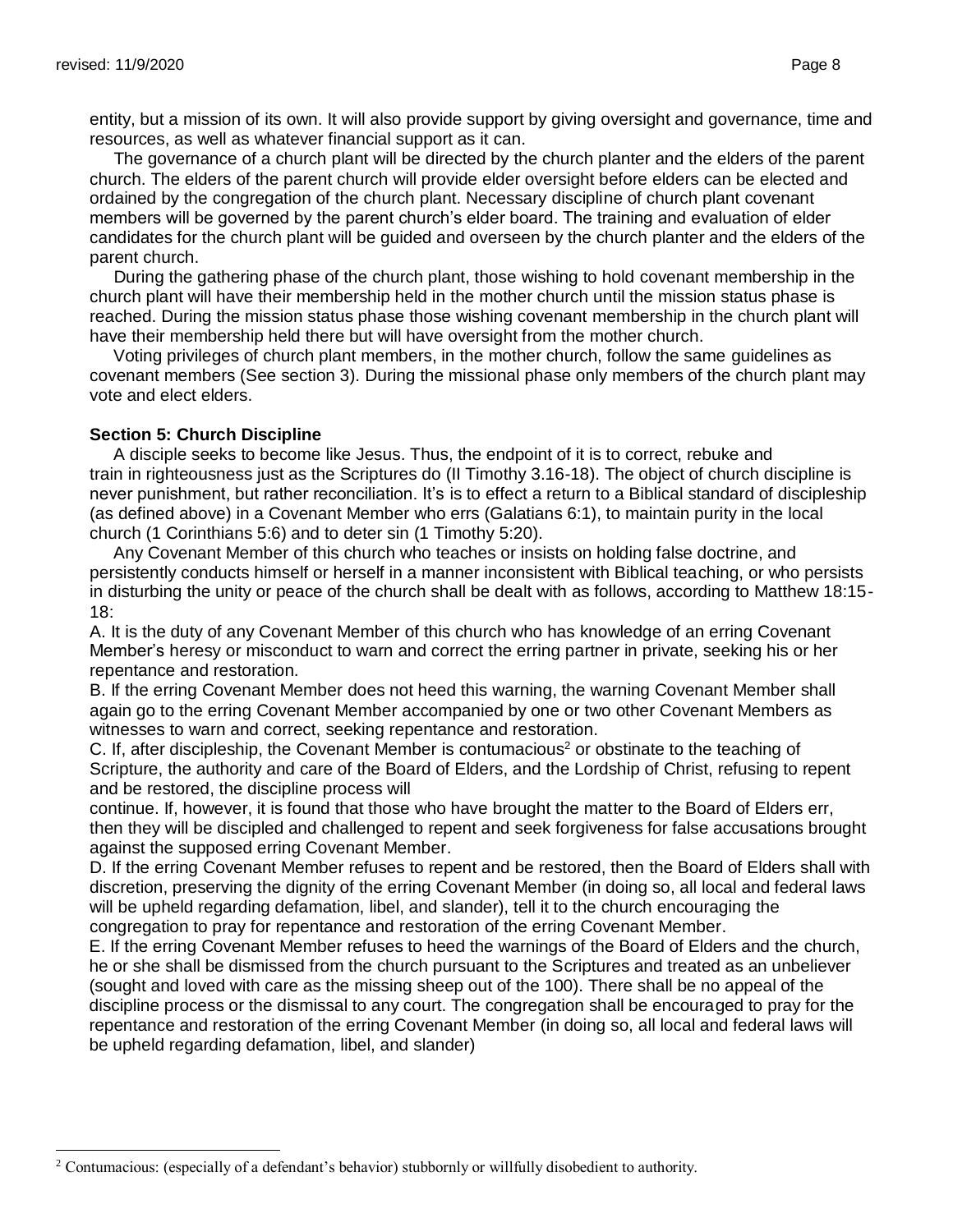The Lord's Supper will not be not be intentionally withheld from any Covenant Member of the church. The warnings given during the Lord's Supper serve as a governing factor over this. If a person is removed from the Covenant Membership and continues to attend, it is upon themselves to not partake. Although, the other Covenant Members would do well to warn the erring person, as any unbeliever to not partake if they are at odds with God or their fellow brothers and sisters. It is clearly understood that the discipline process will continue until one of the following occurs:

- 1. The erring Covenant Member leaves the church
- 2. The erring Covenant Member seeks to withdraw from partnership
- 3. The Board of Elders determines to withdraw their Covenant Membership (this will coincide with E above)

 Acceptance of the covenant implies consent to be placed under the applicability of such church discipline.

#### **Section 6: Disciples**

 Disciples are those who: worship Jesus increasingly in all of life, have been/are being changed/transformed by Jesus increasingly in all of life, are obeying Jesus increasingly in all of life, and are leading others to do the same. To sum it up, a true disciples is growing up in every way into Christ (Eph. 4:15).

Disciples who have joined in covenant with the local body are Covenant Members. Those who have participated in the life and activity of the church at least 50% of the time during the previous 12 month period, or since joining the church body can vote in congregation meetings. If covenant members have been absent for reasons beyond their control or for other acceptable causes, the Elders shall determine their eligibility to vote.

#### **Article II: Congregational Meetings & Congregational Officers**

#### **Section 1: Location**

Congregational Meetings shall be held in an appropriate location in the church building unless the Board of Elders specifically designates an alternate site.

#### **Section 2: Meeting Announcements**

The date, time, and location of all regularly scheduled congregational meetings of Parkman Congregational Church shall be announced at the two Sunday worship services prior to the meeting, in any available church publications, and via email to covenant members (or regular post if no email address on file).

#### **Section 3: Annual Congregational Meeting**

The Annual Congregational Meeting shall be in January each year at a time and date determined by the Board of Elders.

The meeting will be opened with a prayer by the Pastor. The Clerk of the Congregation shall then take attendance to make sure there is a quorum (51% the Covenant Body).

The purpose of this meeting shall be to review annual reports, adopt an annual budget, elect Church officers, discuss and decide any business brought before the Congregation.

 Requests for other matters of business to be brought before the Congregation must be presented to the Board of Elders by a covenant member at least four weeks prior to the Annual Congregational Meeting. A business item presented by this procedure will be added to the Agenda of the Annual Congregational Meeting if a majority of the elders deem it is ready for the congregation's consideration.

 Otherwise, they have the option to schedule a Special Congregational Meeting (see Section 4) or to refer the matter back to the covenant who then can seek to call a Special Congregational Meeting as allowed in Section 4.

 All financial and other reports for this meeting will be made available to the Covenant Body one Sunday prior to the meeting. A current list of Covenant Members will be included as part of these reports.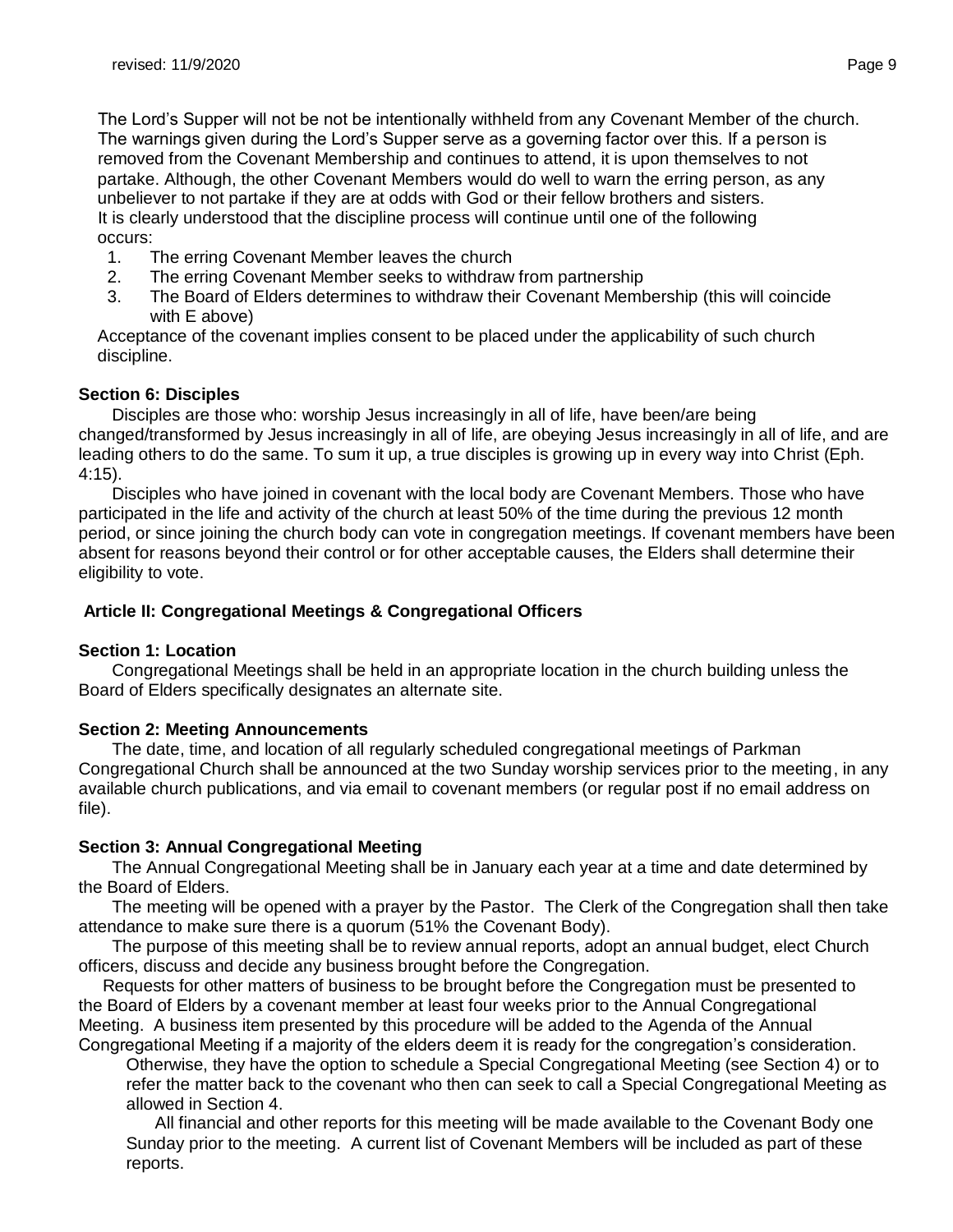After all church business has been concluded, the Clerk will read the Member Covenant. Covenant Members will reaffirm their commitment to this covenant by a show of hands. The meeting will then conclude with prayer.

#### **Section 4: Special Congregational Meetings**

Special meetings may be called at any time by the Board of Elders, the Pastor, or by 10 or more Covenant Members of the congregation for any purpose. Only the purposes announced in advance may be considered at these meetings. Meetings will be scheduled by the Board of Elders within 30 days of the request by giving notice to the members in accordance with By-Laws Article II, Section 2 and by written explanation of the topic to be considered to the Covenant Body.

## **Section 5: Quorum and Voting**

Fifty-one percent (51%) of the Covenant Body shall constitute a quorum at any business meeting of the Church.

Under normal circumstances, voting shall be by a simple show of hands. The Clerk of the Congregation and one other shall tally the results and announce these results to the congregation. A written ballot may be used if the Elders so choose or if a majority of the Covenant Body requests one. (Written ballots will be counted by the Clerk and one other.)

Unless otherwise stated in these Bylaws, decisions of the congregation shall be by simple majority of votes cast by the Covenant Body of the congregation present at the meeting. An abstention will not count as a vote cast. The only exceptions are where a three-fourths majority (of the votes cast) is required (changing the Constitution, the calling or dismissal of the pastor, and approval of the slate of officers at the Annual Meeting).

We affirm again our intention that every decision be prayerful, with a shared commitment to discern and follow the mind of Christ.

# **Section 6: Rules of Order**

In so far as possible, Church meetings shall follow the pattern of Acts 1 and 15. Matters of procedure not detailed in Scripture shall be handled in accordance with Robert's Rules of Order.

# **Section 7: Moderator of the Congregation**

The Moderator of the Congregation prepares the agenda for each Congregational meeting with the help and advice of the Clerk of the Congregation, the Elders, and the Pastor.

The Moderator shall then conduct the meeting.

The Moderator shall be elected at the start of each Annual Meeting. The same person may be reelected without any term limit.

# **Section 8: Clerk of the Congregation**

The Clerk of the Congregation shall ensure that all Covenant Members are notified on all annual and special meetings of the Congregation.

The Clerk shall record the minutes of each Congregational meeting and maintain a record of all these minutes.

The Clerk will also maintain a record of the Covenant Body of Parkman Congregation, working with the Board of Elders when changes need to be made.

<span id="page-9-0"></span>The Clerk shall be elected at the start of each Annual Meeting. The same person may be reelected without any term limit.

# **ARTICLE III: PASTOR**

# **Section 1: Qualifications**

Parkman Congregational Church will seek and call a Pastor who is man of God (1<sup>st</sup> Timothy 3) who is guided by God's Word, who has a track record of Christian maturity, a passionate love for Jesus Christ, a shepherd's heart, a hunger to reach the lost with the gospel of Christ, and demonstrated ability to fulfill the biblical responsibilities of his calling.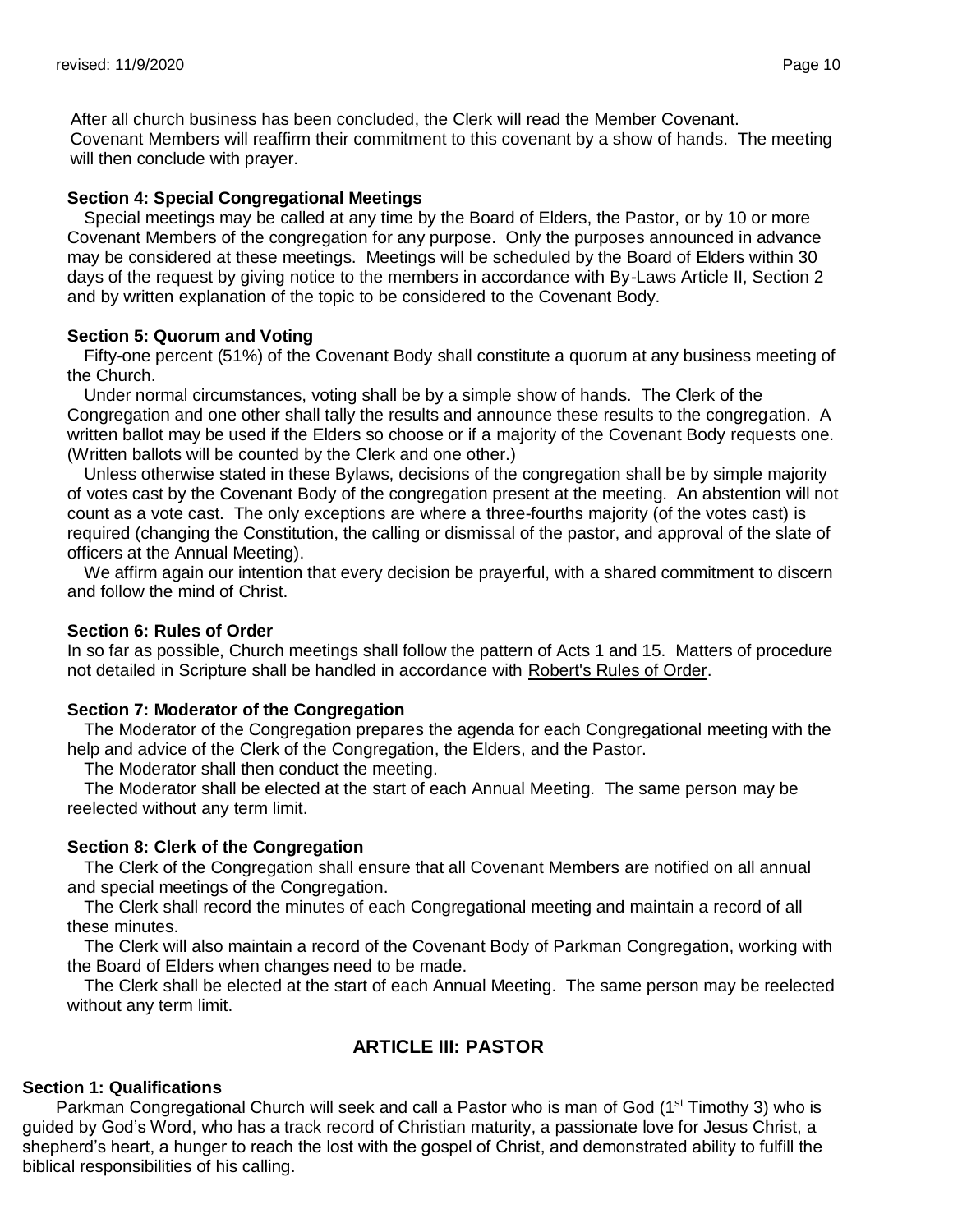# **Section 2: Duties and Functions**

Primary Duties

- a. Ministry of the Word (Colossians 1:28-29; I Thessalonians 2:1-12; II Timothy 2:15,24-26; 3:16-4:4; Titus 1:5-11; 2:15; James 3:1)
- b. Equip the Saints for Ministry (Ephesians 4:11-17; II Timothy 3:16-17)
- c. Disciple (Matthew 28:18-20; Colossians 1:28-29; II Timothy 2:2)
- d. Shepherd the Flock (John 21:15-17; I Thessalonians 5:12-14; Hebrews 13:17; I Peter 5:1-11)
- e. Evangelize (II Timothy 4:5)
- f. Live an Example of Godliness (I Corinthians 11:1; I Timothy 4:12; I Peter 5:3)

Other Duties as an Overseer

- a. Oversee and supervise the Pastoral staff (if any)
- b. Be responsible for hiring and firing all paid staff other than self.
	- c. Oversee and supervise the church secretary (if any)
	- d. Administer the of the Lord's Supper in accordance with the Word of God
	- e. Oversee all the ministries of the Church
	- f. Oversee baptisms, weddings, funerals
	- g. Ensure activities of the Church are in line with Scripture, including all special meetings and guest speakers.
	- h. Oversee the mission of the church to make disciples
	- i. Perform other duties as may be assigned by the Board of Elders

## **Section 3: Selection**

The Board of Elders shall prayerfully oversee the selection process for a Pastor. They shall select two of their own number to serve on the Pastoral Search Team, one of whom shall serve as chair. Additional covenant members shall be nominated by the Board of Elders and Covenant Members from the Covenant Body and approved (or modified) by the Congregation at a special meeting.

Only when a unanimous recommendation has been reached by the Pastoral Search Team, followed by confirmation by the Board of Elders will a candidate be presented to the Congregation. A minimum threefourths affirmative vote of the Covenant Body of the Congregation is required for calling a Pastor. The call issued to the Pastor will be an indefinite call.

#### **Resignation or Removal**

The voluntary resignation of the Pastor will be submitted to the Elders one to three months prior to the effective date of resignation. By mutual agreement, this time can be longer or shorter.

A majority of the Elder Board may request the "voluntary" resignation of the Pastor. Following the instruction of I Timothy 5: 19-22, if the Pastor no longer meets the qualifications, becomes inactive, or demonstrates insubordination to the governance of the Church, he will be confronted by the Elders. If there is clear evidence of sin and he does not repent, or he is otherwise deemed unable to continue as Pastor, the Elders may present the issues to the congregation at a congregational meeting, called in accordance with Article II of the Bylaws.

Any ten (10) covenant members of the Congregation may request a Congregational meeting to propose removal of the Pastor. Ideally, a representative of the Conservative Congregational Christian

Conference should chair this vicinage counsel and offer insights and suggestions as appropriate. After the concerns have been considered, a majority of those attending will vote on whether or not to call a special meeting to vote on the removal of the Pastor. Such a meeting will be held after an official announcement is made at two Sunday worship services.

 The Pastor shall serve until removed by the Lord; by three-quarter vote of 90% of covenant members of the church, at a church meeting called for the exclusive purpose of removing the Pastor from the church pulpit; or by resignation.

If removed, the Pastor will cease all church activities immediately. He will receive a severance package based on the years of ministry and have one month to leave the parsonage. The severance package will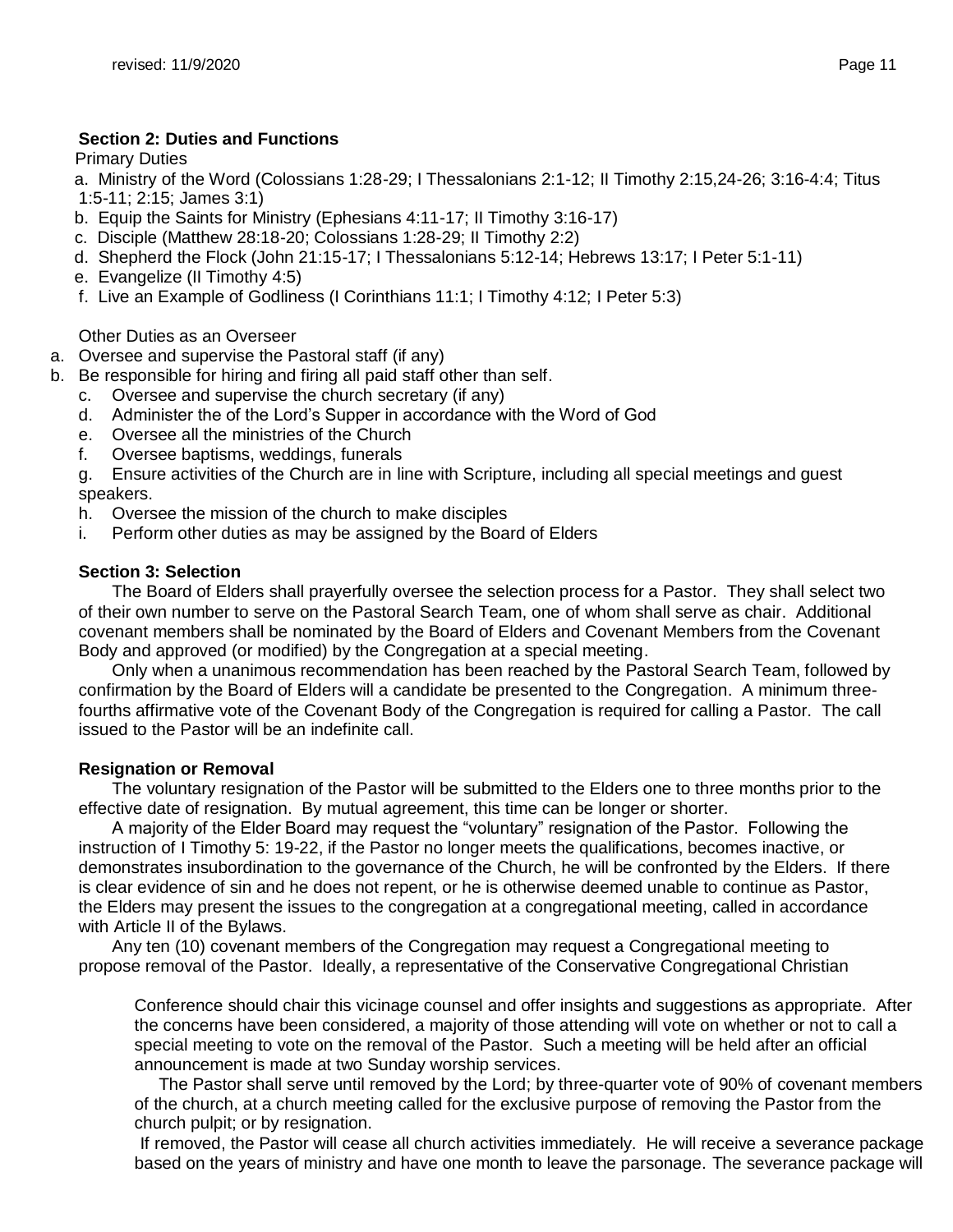be 2 weeks per year of service, (total package including health and housing) not to exceed 3 months. The 2 weeks would be the sum of total package divided by 26. The severance package will be paid out based on a mutually agreed upon arrangement, paid on a regular schedule.

# **ARTICLE IV: ELDERS**

#### <span id="page-11-0"></span>**Section 1: Qualifications**

An Elder is a man of God (1 Timothy 3) who has the qualifications as explained in 1<sup>st</sup> Timothy 2:12-14, I Timothy 3:1-7, Titus 1:6-9, and I Peter 5:1-11 list the basic qualifications for a local church Elder. While recognizing that no one perfectly measures up to this standard these Scriptures will guide the prayerful process of selecting candidates for the Congregation to consider for appointment as Elder.

The Pastor shall be an Elder of the church.

#### **Section 2: Duties and Functions of Elders**

- a. The Elders as a board have the spiritual authority and responsibility to see that the Church remains on a biblically true course. Working in concert with the pastoral staff, they will set the overall parameters of the ministry of the Church.
- b. The Elders are responsible for seeing that disciples are being fed through accurate biblical teaching and that the life of the Church is being well managed. They are to care about the spiritual and physical well-being of covenant members and Staff.
- c. The Elders will prayerfully endeavor to reach unified decisions, but may make decisions by majority vote. When the Elder Board makes a decision, all Elders and pastoral staff shall support that decision. An individual Elder's authority is only present as part of the Elders as a whole, or is limited to that specific authority delegated to him by the Elder Board.
- d. The Elders may appoint qualified covenant members to oversee or operate particular ministries of the Church.
- e. The Chairman of the Elder Board will be selected by a majority of Elders. The Chairman of the Elder Board will serve as the President of the Corporation.
- e. A Vice-Chairman and a Secretary will be chosen from among the Elders. The Vice-Chairman will fillin for the Chairman in his absence and serve as Vice President of the Corporation. The Secretary will be responsible for taking minutes of the Elders.
- g. The Elders will meet to manage the spiritual concerns of the congregation at least monthly, at least eleven months of the year. A quorum shall be a majority of the Elders.
- h. Elders shall perform duties in good faith and in a manner in which shall be in the best interests of the Corporation, and with such care, including reasonable inquiry, as an ordinarily prudent person in a like position would exercise under similar circumstances.

#### **Section 3: Number and Term**

If qualified persons can be identified, the Elder Board shall consist of a minimum of three Elders (counting the Pastor). This number may drop to two during a pastoral search process.

Elder's, like a pastor, are called by God to be the spiritual leaders of the people of God. It is a calling of utmost importance and an Elder can serve as long as he feels the call, taking time off if need be, in the form of a sabbatical, which can last as long as needed.

#### **Section 4: Removal of Elders**

Following the instruction of I Timothy 5:19-22, if an Elder no longer meets the qualifications for Elder, becomes inactive, or demonstrates insubordination to the governance of the Church, he may be removed by a two-thirds vote of the Elder Board. Removal should not be considered until the Pastor and the Chairman or Vice-Chairman of the Elder Board attempt to meet with that Elder, nor without deliberate and intense prayer on the matter.

# **ARTICLE V: MINISTRIES THAT FALL UNDER THE ELDERS**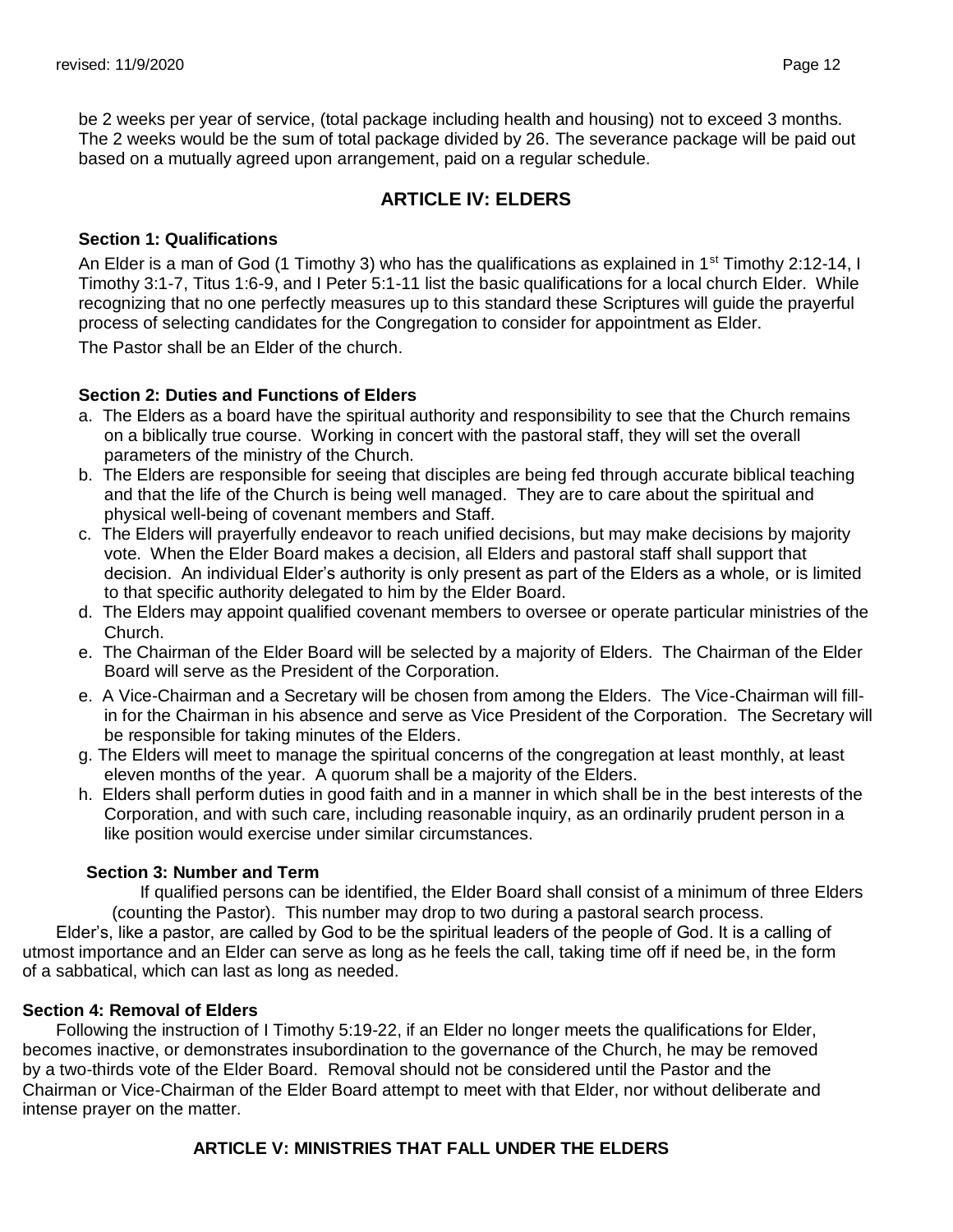# **WORSHIP TEAM**

a. This Team works with the Pastor and Elders to provide for well-run worship services that glorify God and edify those attending.

b. This Team shall work with all disciples of the Congregation to encourage and equip them for personal growth both through worship and through support of the various worship activities.

# **Children's Ministry**

a. This Team works with the Pastor and Elders to provide for the growth of our children.

b. This Team has responsibility for all discipleship activities such as Children's Sunday school, Children's church, VBS, and other activities related to children's ministry..

# **Deacons**

a. See Article VI.

# **ARTICLE VI: DEACONS**

## <span id="page-12-0"></span>**Section 1: Qualifications**

I Timothy 3: 8-13 and Acts 6: 1-5 list the qualifications for a Deacon. While recognizing that no one perfectly measures up to these qualifications, these Scriptures shall guide the process of choosing candidates for the Congregation to consider.

Deacons may be either men or women who are covenant members of this congregation.

 While there are many deacons in the church – most of whom are working on a volunteer as needed basis – a board of Deacons has been set in place that works under the board of Elders and oversees the deacon volunteers.

# **Section 2: Duties and Functions of Deacons**

Working in concert with the Elders and pastoral staff, the Deacons will be responsible for overseeing and/or mobilizing the Covenant Body as they volunteer for the following ministries:

- a. Worship Ministry: prepare and serve Communion with the Elders.
- b. Care Ministry: look out for the needs of the congregation, providing food (food cupboard, etc) or other assistance as appropriate, assisting the Pastor with visitation, weddings and funerals as needed, administer Deacons Fund.
- c. Perform other duties as may be assigned by the Elder Board.
- d. This Team has responsibility for all elements of a worship service; providing nursery attendants, greeters and ushers, setting up for Communion services.
	- e. Overview of Deacon Responsibilities.
		- A chair for each Team will be elected annually by the Congregation according to the process laid out in article VI section 1. Team chairs may serve as long as they are re-elected.
		- Each Team will consist of the ministry leaders for that area. (e.g. the Christian Education Director might be the Chair, the Sunday school superintendent, a Youth Group advisor, and an Adult Education teacher.) Individuals who abide by the Statement of Faith and Covenant on pages 2-4 may participate in these teams, with the exception of the Ministry Placement team. Members of these teams will be appointed by the Team leaders with the approval of the Board of Elders.
		- Each Team has the responsibility to keep the Board of Elders informed of their activities and seek the advice of the Elders when they want to make significant changes in their ministries.
		- Each Team Chair will submit an annual budget for inclusion in the Church budget. The Team is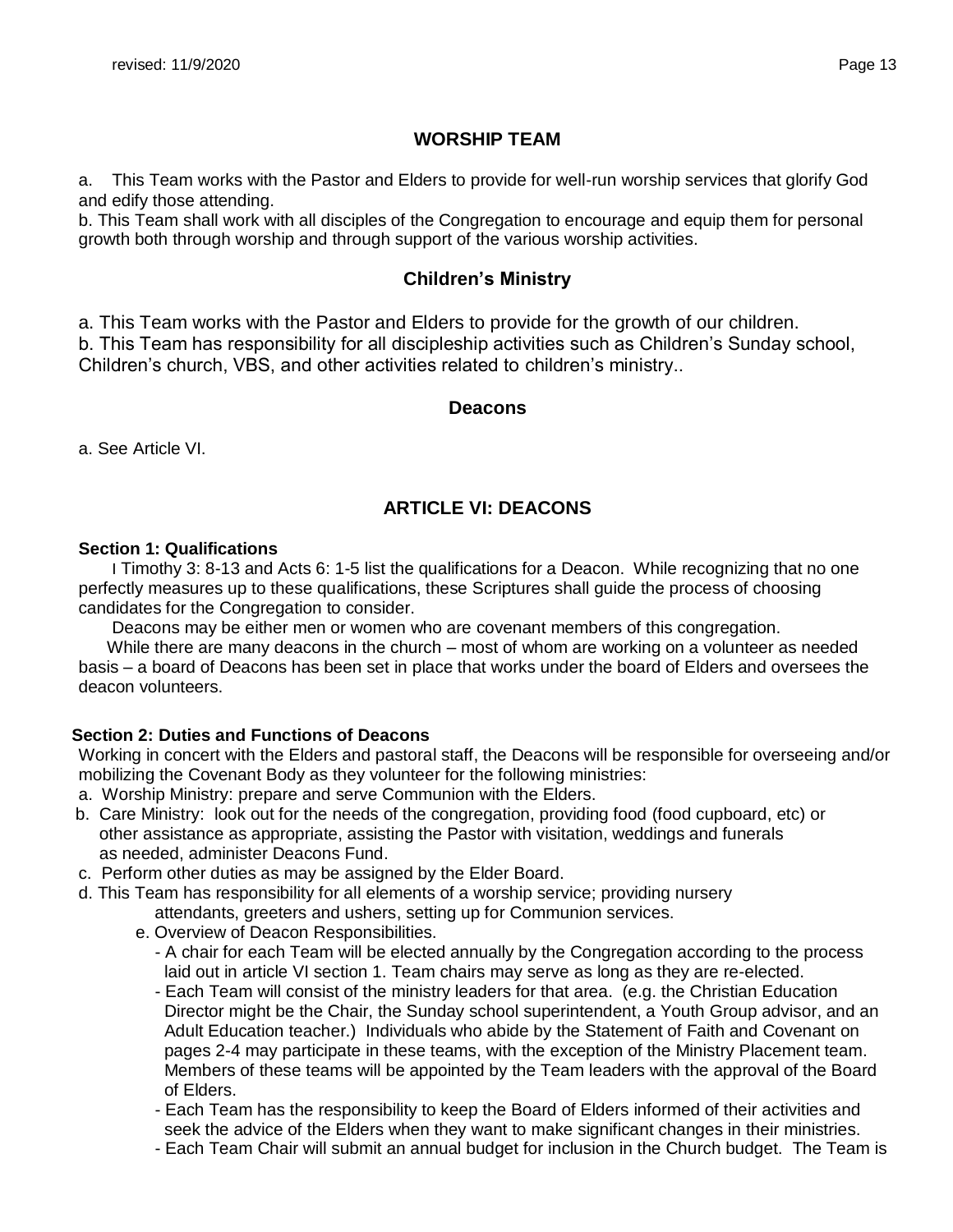free to spend this amount during the budget year once approved by the Congregation. The Church Treasurer will maintain these accounts for each Team.

 - The Board of Elders will maintain a record of the active ministries of the church. This record will be included with these By-laws as Appendix 3.

#### **Section 2.1: Trustees**

#### **- Duties and Functions**

- \* Oversee, maintain, and supervise all local church properties and material resources, reporting to the Board of Elders.
- \* Be official signatories on behalf of the church. The Board of Deacons shall appoint four covenant members from the congregation to be official check signers for church business.
- \* Receive and administer all gifts made to the congregation.
- \* Ensure that all trust funds of the congregation are invested properly.
- \* Ensure that the Articles of Incorporation of the congregation are kept up-to-date.
- \* Be responsible for adequate insurance coverage on all church property.
- \* In addition to Article VI of these Bylaws, in their role as part of the Financial Ministry Team, Trustees will hold in trust the Church property and be responsible for safekeeping of all legal documents.
- \* Only when authorized to act by vote of the Congregation, they shall execute and deliver legal documents involving the sale, mortgage, purchase or lease of property or other legal documents where the signatures of Trustees are required.
- \* Shall administer the annual budget. They may exceed this budget by \$3,000 for an emergency, but shall inform the Congregation of this event. If more than \$3,000 is needed for an unbudgeted expense, the Trustees shall call a special congregational meeting to modify the budget.
- \* Perform such other duties as are required by the Corporation laws of the State of Ohio.
- \* Test water quarterly

# **Section 2.2: Financial Ministry Team**

#### **- Composition**

- **\*** The Financial Ministry Team is comprised of the Pastor (ex officio), Treasurer, Financial Secretary, and Trustees, all of whom must be part of the voting body and persons of spiritual maturity and sufficient skills to carry out the responsibilities of their position.
- **- Duties and Functions**
	- \* Prepare an annual budget draft to be presented to the Elders by no later than December of each year, including any salary recommendations to the Elder Board for all Church Staff by no later than December of each year.

 \* Have no power to buy, sell, mortgage, lease, or transfer any real property except by a specific vote of the body authorizing such action.

\* Perform other financial ministry duties as may be assigned by the Elder Board.

#### **- Duties of the Treasurer**

- \* Hold in trust all monies belonging to the Church in the appropriate checking, savings, or other type account.
- \* Maintain appropriate records of all expenditures of the Church.
- \* Prepare Monthly Financial Reports for distribution at monthly Cabinet meetings and prepare a Year End Financial Statement for presentation to the Congregation.
- \* Disburse cash for budgeted expenses, or other amounts in excess of the Church budget when authorized by the Board of Trustees.
- \* The Trustees may appoint an Assistant Treasurer if they so choose.
- \* Prepare W2 and/or 1099 for church employees.

#### **- Duties of the Financial Secretary**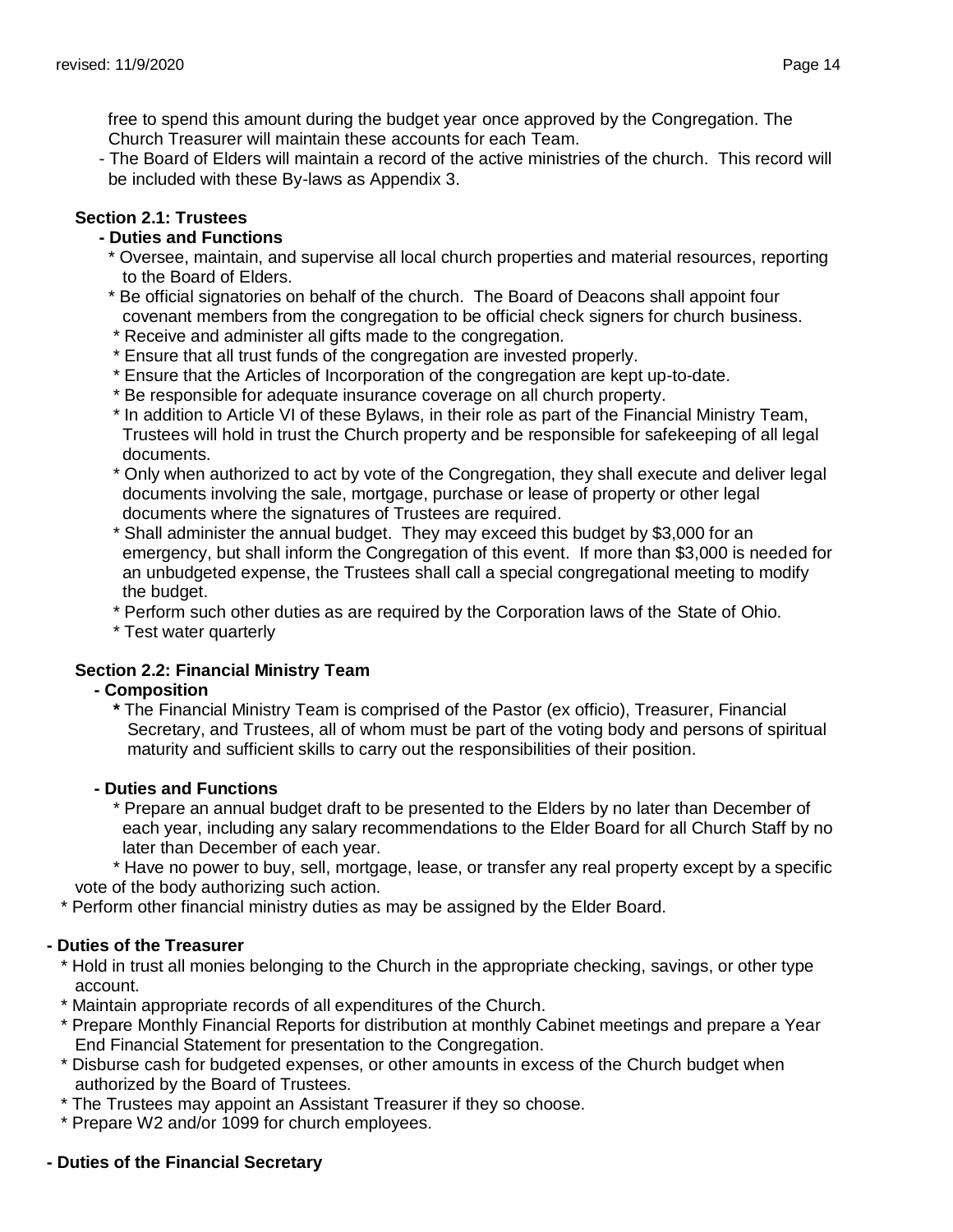- \* Receive all incoming monies and deposit all funds received as directed by the Treasurer, submitting receipts for same to the Treasurer.
- \* Keep an accurate account for each disciple and provide each with a yearly statement of account, ensuring that personal contributions remain confidential.
- \* The Trustees may appoint an Assistant Financial Secretary if they so choose.

#### **- Handling of Offerings**

- \* After collection, the offering will not be left unattended and will always be in view of at least two covenant members of the Congregation until it is locked up.
- \* The offering will be counted by two members of the Financial Ministry Team.

#### **Section 2.3: Missions Team**

- This Team works with the Pastor and Elders to reach out to the community, both local and foreign.

#### **Section 2.4: Fellowship Team**

- This Team works with the Pastor and Elders to provide for fellowship activities to comfort and encourage disciples as they grow in our church family.
- This Team has responsibility for all fellowship activities such as coffee hours, church dinners and picnics. It also exercises oversight of the kitchen and its use.

#### **Section 3: Number and Term**

- If qualified persons can be identified, the Deacon Board shall consist of a minimum of seven Deacons.
- Deacons' terms shall be for two years and staggered accordingly. Deacons may be elected to sequential terms. A Deacon may serve for up to six years consecutively but shall then take at least one year off from the Board.

#### **Section 4: Removal of Deacons**

 **-** Bearing in mind the instruction of Matthew 18: 15-17 and Galatians 6:1, if a Deacon or Deaconess no longer meets the qualifications, becomes inactive, or demonstrates insubordination to the governance of the Church, he or she may be removed by a two-thirds vote of the Elder Board. Removal should not be considered until the Pastor and the Chairman or Vice-Chairman of the Elder Board attempt to meet with that individual, nor without deliberate and intense prayer on the matter.

# **ARTICLE VII: SELECTION OF CHURCH OFFICERS**

#### **Section 1: Officers of the Church**

 - When a need or vacancy for an officer Church officers will be elected by the Congregation at annual meetings:

#### **Section 2: Nominees**

- a. For all open positions, other than elder, nominations must be presented to the elders by the first elder meeting of the month of December.
- b. All recommended Nominees must have been made aware and agree to be presented as a candidate.
- c. Questions and concerns, about Nominee('s) must be brought to the Elders before the Congregational meeting.
- d. Individuals approved by the Elders will become Nominees.
- e. All officers shall be covenant members of the Congregation.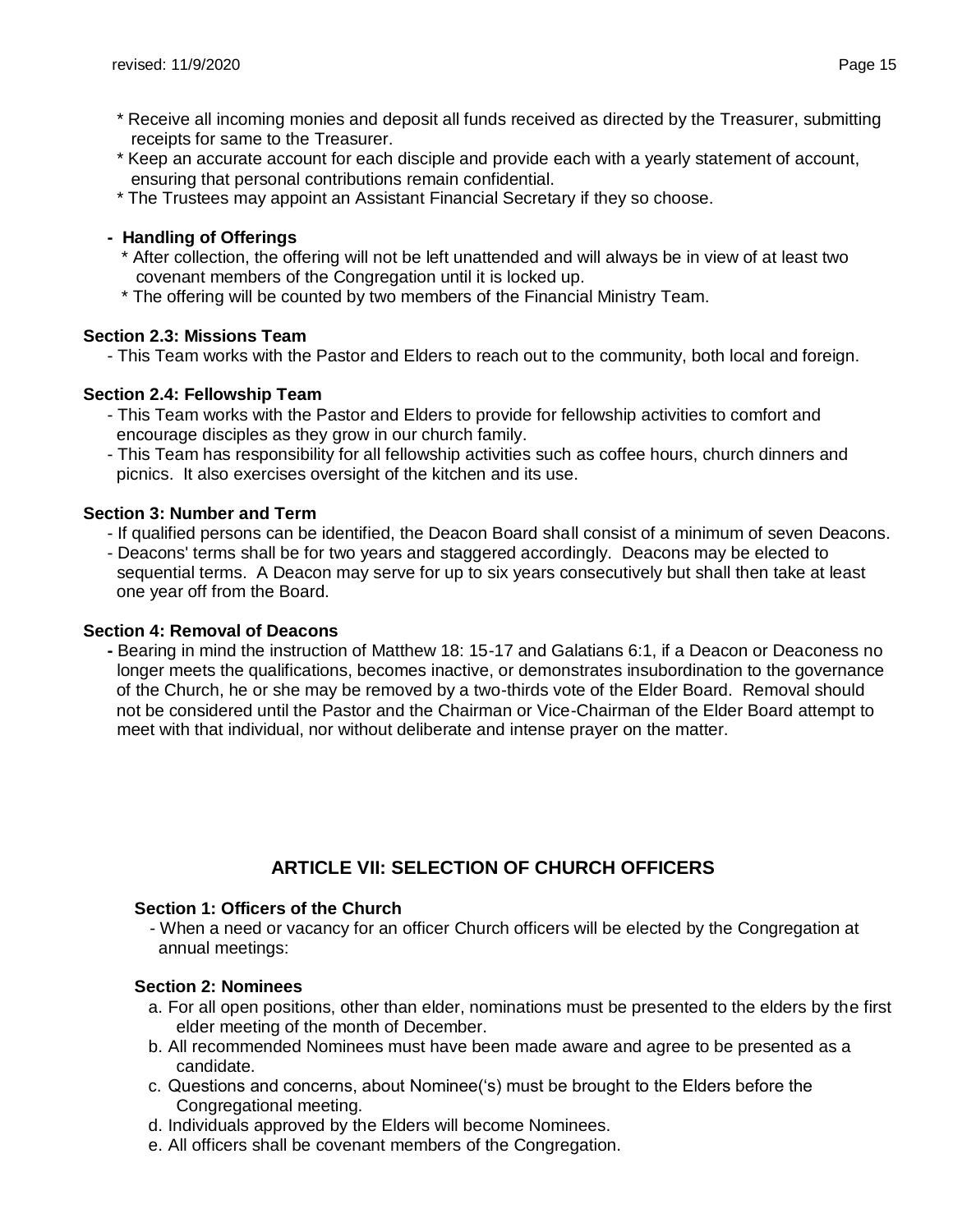#### **Section 3: Election of Nominees**

- The Nominees will be presented to the Congregation with the Annual Congregational Meeting agenda.
- The Clerk will put forth the Nominees for approval by the congregation. If the Nominees pass with a two-thirds majority of the votes cast (by show of hands), then it is approved.
- If the entire slate fails to win a two-thirds majority, then the process will have to start over and a special meeting will be called.

#### **Section 4: Completion of Terms**

Once elected to a position, church officers begin their terms immediately. Elders may appoint disciples of Parkman Congregational Church to fill vacancies (due to resignation, etc.) in any elective church office until the next Annual Congregational Meeting.

#### **Section 5: Monthly Leaders Meeting**

 The pastor and elected officers of the church shall form the Leaders Team. This Deacon Team shall meet a minimum once a month to discuss the ministries of the church. During the meetings there will be devotions, prayer for one another, and discussion of what's going on in each ministry – with opportunities for each ministry to ask for suggestions and ask for areas where they need help, either with administrative questions or help with upcoming ministry. Every disciple of this body of believers is invited.

#### **ARTICLE VIII: INDEMNIFICATION**

 To the extent that a person who is, or was, a Director, Officer, Elder, Trustee, employee or other agent of this Corporation (collectively referred to herein as the "Corporation's agent") has been successful on the merits in defense of any civil, criminal, administrative or investigative proceeding that resulted in a judgment against the Corporation's agent because he or she is, or was, an agent of the Corporation, the Corporation shall indemnify such person against expenses actually and reasonably incurred in connection with the proceeding.

 If a Corporation's agent either settles such a claim or a judgment is entered against him or her, then the Corporation shall indemnify him or her against expenses, judgments, fines, settlements and other amounts reasonably incurred in connection with such proceedings only to the extent allowed by *Ohio Nonprofit Corporation Law.* 

 The Corporation shall defend and hold harmless a Corporation's agent from and against any and all claims arising from or in any way related to property with which the Corporation is involved in any way; and/or any acts, omissions or the conduct of any of the Corporation's agents. The Corporation shall further indemnify, defend and hold harmless a Corporation's agent from and against all costs, attorney fees, expenses and liabilities incurred in the defense of any such s claim or proceeding.

Notwithstanding the foregoing, there shall be no indemnification in relation to matters in which the Elders or Trustees, collectively and/or individually, is/are "interested Directors" or are adjudged to have acted in bad faith; fraud; gross negligence; intentional, wanton, or reckless acts; oppression or malice; or in willful breach of authority, duties and responsibilities; or upon determination or proceedings brought by the State Attorney General, involving situations of unlawful self-dealing or conflict of interest transactions.

The Corporation's agents shall not be personally liable for the debts, liabilities, or other obligations of the Corporation.

#### **ARTICLE IX: CONFLICT OF INTEREST/SELF-DEALING TRANSACTIONS**

#### **Section 1: Policy Statement.**

Each Officer and Director of the Corporation shall, in the course of his or her duties on behalf of the Corporation, act with strict loyalty and fidelity to the best interests of the Corporation, exercise the